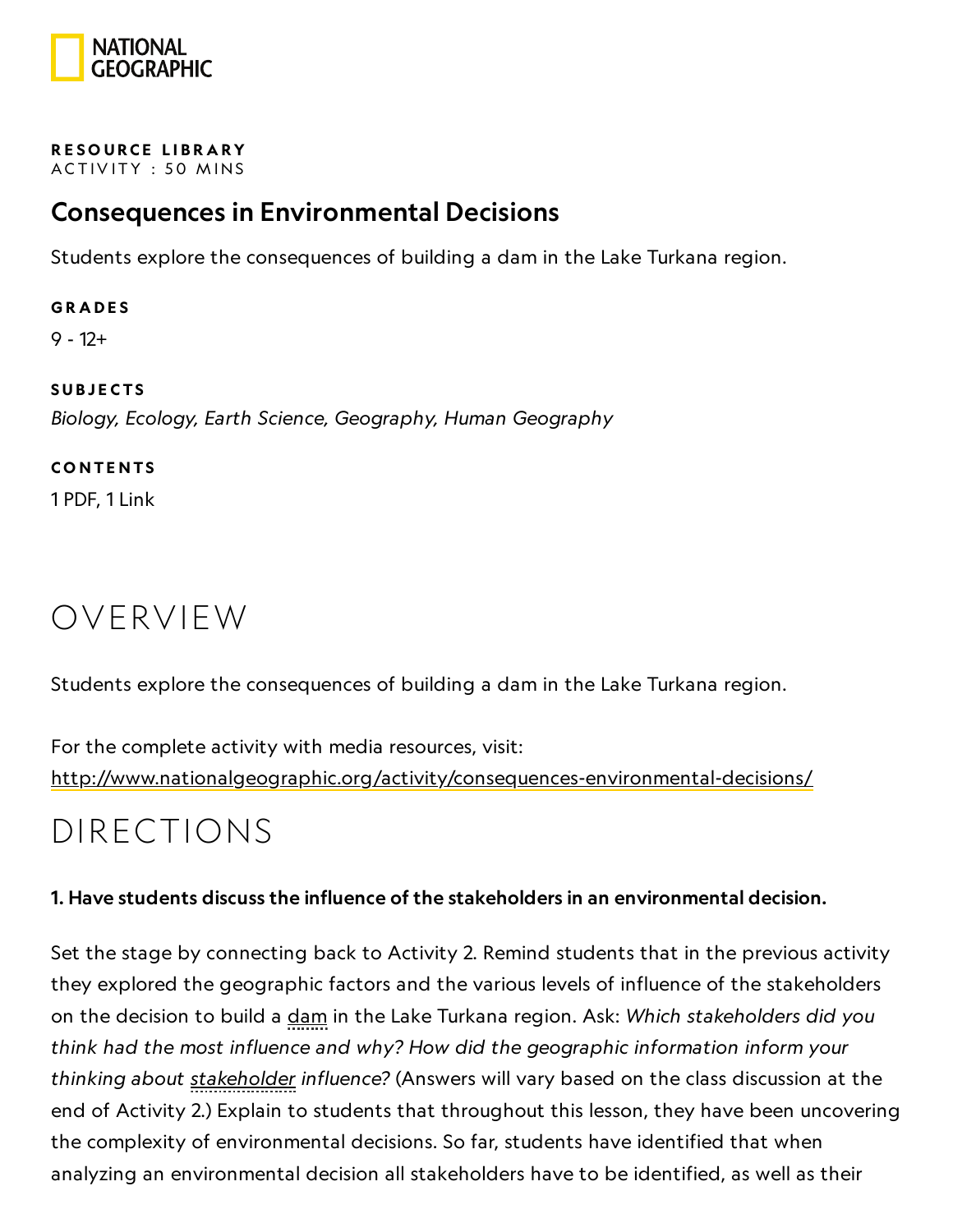level of influence. It is also important to explore the geographic and political climate of the region or resource connected to the decision. In this activity, students will explore what happens once a decision has been made. They are going to identify and analyze the consequences of the decision to place a dam in the Lake Turkana region.

#### 2. Have students identify the consequences of a decision.

Explain to students that a consequence is a relationship between a cause and an effect. The environment is a complex system in which both biotic (living) and abiotic (nonliving) factors are interconnected. Organisms (biotic) rely on land formations and water resources (abiotic) for water, shelter, and nutrients. In some instances, organisms (biotic) help erode rocks, change the flow of rivers and streams, and create new land formations (abiotic). When actionable decisions are made about environmental resources (e.g., water and land rights, natural resource mining), we are altering this environmental system. Alterations within the system have consequences. For example, damming a river will reduce the water flow downriver and affect wildlife in that region. Sometimes these consequences are intended or known during the decision-making process. Other times, the consequences are unintended and not always known until after the decision and/or time has passed. Ask students to read the full Case Study: Friends of Lake Turkana they read parts of in Activity 1. Encourage students to reread those sections in addition to sections they have not read yet. It is important at this stage that students have a full understanding of the case study. As they are reading, have them highlight any consequences linked to the decision of placing the Gilgel Gibe III Dam *upstream* of Lake Turkana. Once students are finished reading, have them visually illustrate the consequences in a Consequence Web. Ask them to draw a square in the middle of a sheet of paper and write in the square the decision made. Then have them write all the consequences around it in circles in a web-like configuration. Have students think about what additional effects the consequences will have on the environment or the people. If there are additional consequences, have students add them to the web next to the original ones. Students' Consequence Webs should have at least four levels of circles. As the circles move farther away from the square, they should get smaller and smaller. Students should draw arrows as they make connections between the levels of consequences. Ask students to write the connections above the arrows. Some consequences of building the dam are that it will reduce the freshwater flow into Lake Turkana, increase the salinity level of the lake, affect the fish population, and reduce fishing opportunities for local residents.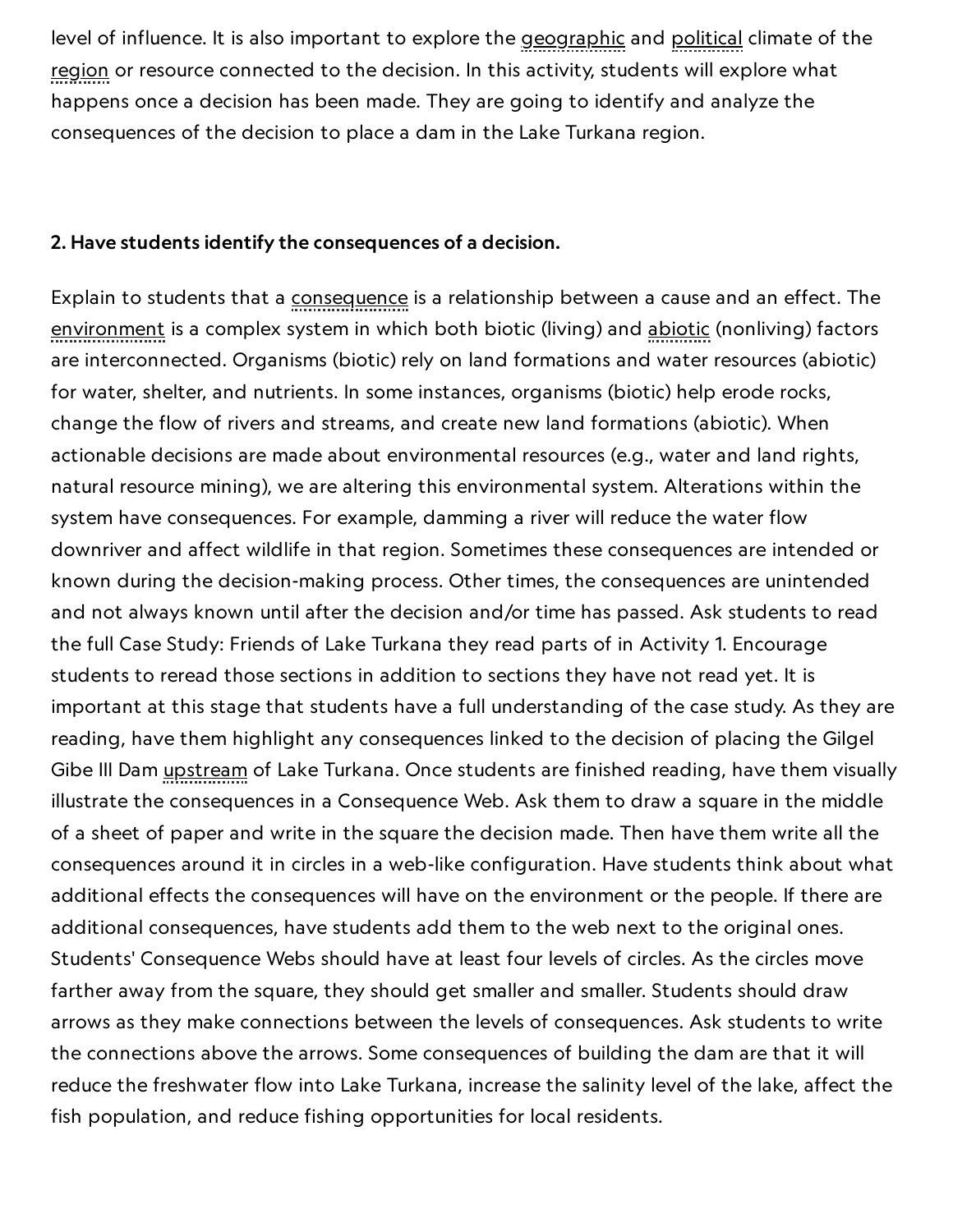### 3. Have students reflect on the consequences of the decision.

Once students have finished their Consequence Webs, ask each student to share their web with a partner. In pairs, have them decide what their final web will look like and ask them to modify their webs. Display one web on the overhead document projector. Ask students if they agree with the example. Ask: Is there anything that has been missed? Which of these consequences are intended and which are unintended? Can you think of any unintended consequences that the author of the case study might not have included? Ask students to take notes on the back of their Consequence Web during the discussion. Ask students to hold onto their Consequence Web and notes. They will use these in Activity 4 of this lesson.

# Alternative Assessment

Use students' Consequence Webs to assess evidence of student thinking and connections within the case.

# Extending the Learning

This case is very complicated and crosses national borders. Ask students to pick two different stakeholders. Have them identify a body of research; for example, a website or white paper, and identify additional consequences of this decision from the perspective of the stakeholder.

# OBJECTIVES

# Subjects & Disciplines

Biology

• [Ecology](http://education.nationalgeographic.com/education/encyclopedia/ecology/?ar_a=1)

Earth Science

Geography

• Human [Geography](https://www.nationalgeographic.org/encyclopedia/geography/)

# Teaching Approach

Learning-for-use

# Teaching Methods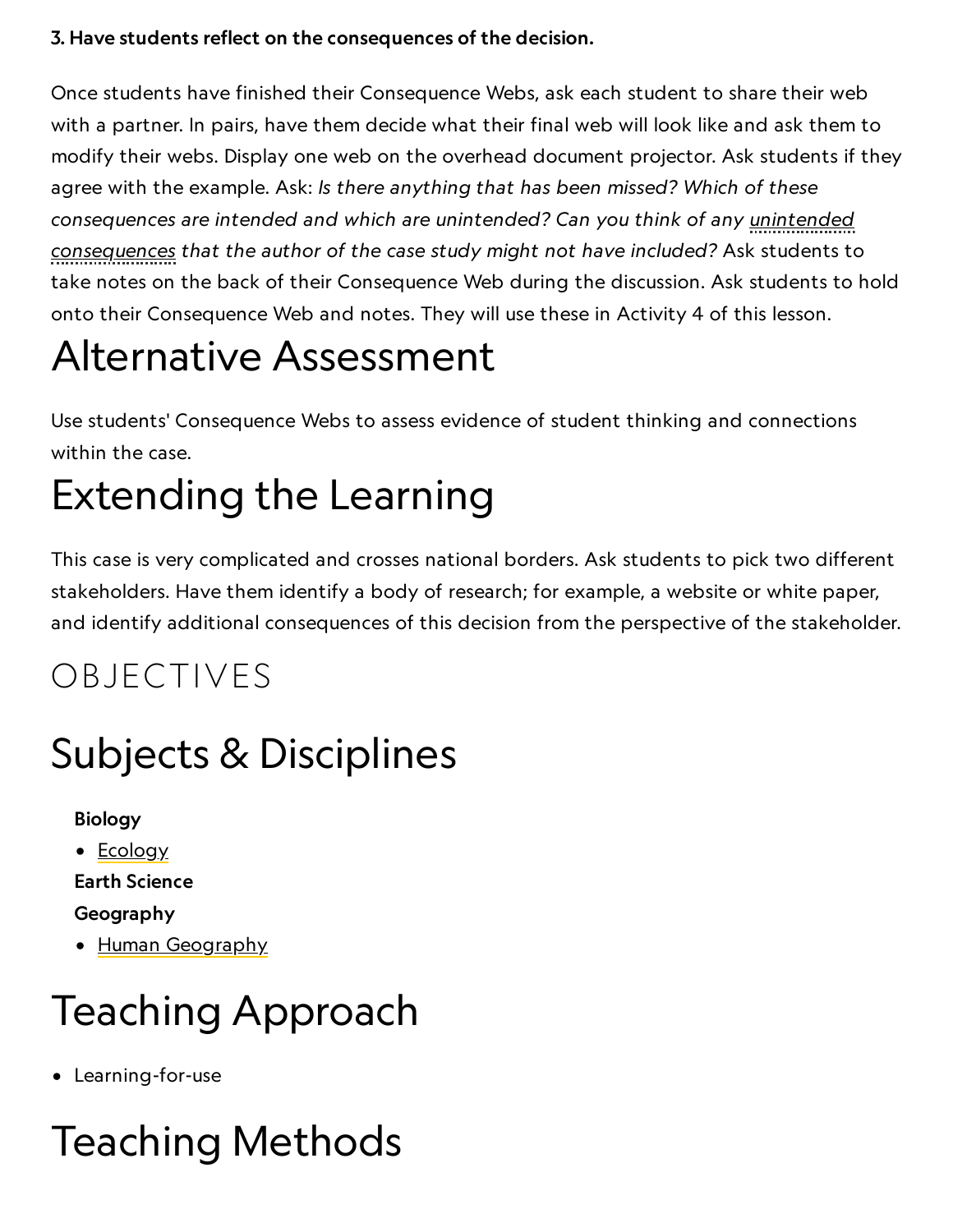- Cooperative learning
- Discussions

# Skills Summary

This activity targets the following skills:

- 21st Century Themes
	- [Environmental](http://www.p21.org/index.php?option=com_content&task=view&id=830&Itemid=120) Literacy
	- [Financial, Economic, Business, and](http://www.p21.org/index.php?option=com_content&task=view&id=257&Itemid=120) Entrepreneurial Literacy
	- Global [Awareness](http://www.p21.org/index.php?option=com_content&task=view&id=256&Itemid=120)
- Critical Thinking Skills
	- Understanding
- Geographic Skills
	- Acquiring [Geographic](https://www.nationalgeographic.org/geographic-skills/2/) Information
	- Analyzing [Geographic](http://education.nationalgeographic.com/education/geographic-skills/4/?ar_a=1) Information
	- Answering [Geographic](http://education.nationalgeographic.com/education/geographic-skills/5/?ar_a=1) Questions
	- Asking [Geographic](http://education.nationalgeographic.com/education/geographic-skills/1/?ar_a=1) Questions
	- Organizing [Geographic](http://education.nationalgeographic.com/education/geographic-skills/3/?ar_a=1) Information

# National Standards, Principles, and Practices

## COMMON CORE STATE STANDARDS FOR ENGLISH LANGUAGE ARTS & L ITERACY

### • Reading Standards for [Informational](http://www.corestandards.org/ELA-Literacy/RI/9-10) Text 6-12:

Key Ideas and Details, RI.9-10.1

• Reading Standards for [Informational](http://www.corestandards.org/ELA-Literacy/RI/9-10) Text 6-12:

Key Ideas and Details, RI.9-10.2

• Reading Standards for [Informational](http://www.corestandards.org/ELA-Literacy/RI/9-10) Text 6-12: Key Ideas and Details, RI.9-10.3

• Reading Standards for [Informational](http://www.corestandards.org/ELA-Literacy/RI/11-12) Text 6-12:

Key Ideas and Details, RI.11-12.1

• Reading Standards for [Informational](http://www.corestandards.org/ELA-Literacy/RI/11-12) Text 6-12:

Key Ideas and Details, RI.11-12.2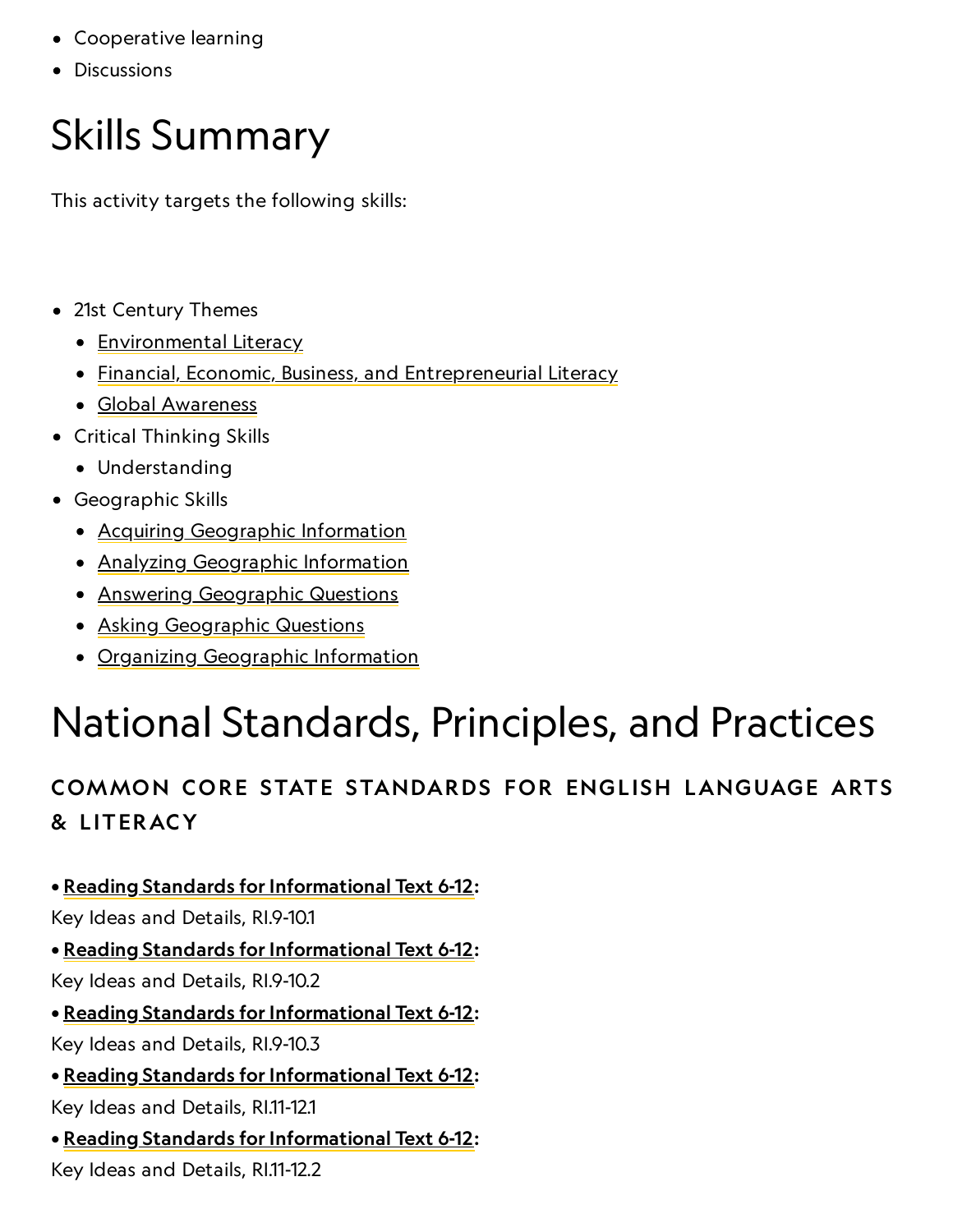• Reading Standards for [Informational](http://www.corestandards.org/ELA-Literacy/RI/11-12) Text 6-12: Key Ideas and Details, RI.11-12.3 • Speaking and Listening [Standards](http://www.corestandards.org/ELA-Literacy/SL/9-10/#CCSS.ELA-Literacy.SL.9-10.1) 6-12: Comprehension and Collaboration, SL.9-10.1 • Speaking and Listening [Standards](http://www.corestandards.org/ELA-Literacy/SL/11-12/#CCSS.ELA-Literacy.SL.11-12.1) 6-12: Comprehension and Collaboration, SL.11-12.1 • Writing [Standards](http://www.corestandards.org/ELA-Literacy/W/9-10) 6-12: Text Types and Purposes, W.9-10.2 • Writing [Standards](http://www.corestandards.org/ELA-Literacy/W/11-12) 6-12: Text Types and Purposes, W.11-12.2

### Preparation

What You'll Need

### **MATERIALS YOU PROVIDE**

• Pencils

### REQUIRED TECHNOLOGY

- Internet Access: Optional
- Tech Setup: Projector

### PHYSICAL SPACE

Classroom

### GROUPING

- Large-group instruction
- Small-group instruction

# BACKGROUND & VOCABULARY

# Background Information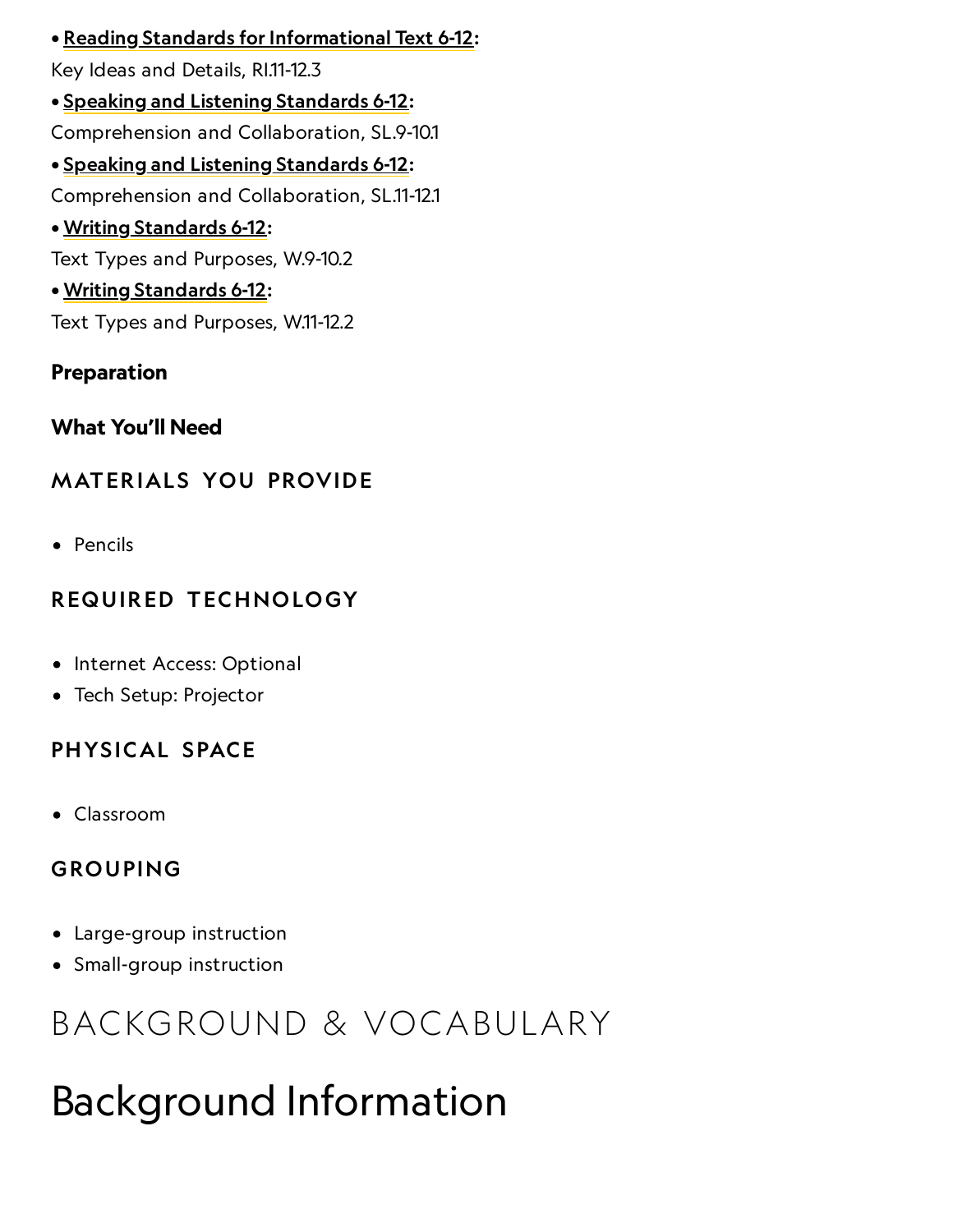This work is modified from the decision-making process called Stakeholder Consequences Decision-Making (SCDM) process. This process is generally used when individuals are at the stage of making a decision. The SCDM process consists of four stages: establishing constraints and considerations; identifying consequences; assessing impact on stakeholders; and weighing impacts on stakeholders. The case studies provided have already articulated a decision. The model was modified so it can be used as an analysis tool. The modification includes identifying stakeholders, influences over the decision, and consequences of the decision.

# Prior Knowledge

# $\Box$ Recommended Prior Activities

• None

# Vocabulary

| <b>Term</b> | Part of                                                     | <b>Definition</b>                                                    |
|-------------|-------------------------------------------------------------|----------------------------------------------------------------------|
|             | <b>Speech</b>                                               |                                                                      |
| abiotic     |                                                             | adjectivecharacterized by the absence of life or living organisms    |
| aquatic     | adjectivehaving to do with water.                           |                                                                      |
| basin       | noun                                                        | a dip or depression in the surface of the land or ocean floor.       |
| biotic      | adjectivehaving to do with living or once-living organisms. |                                                                      |
| collective  | noun                                                        | decisions made by a group of individuals that account for the needs  |
| decisions   |                                                             | of many others.                                                      |
| conflict    | noun                                                        | a disagreement or fight, usually over ideas or procedures.           |
| consequence | noun                                                        | result or outcome of an action or situation.                         |
| controversy | noun                                                        | disagreement or debate.                                              |
| dam         | noun                                                        | structure built across a river or other waterway to control the flow |
|             |                                                             | of water.                                                            |
| debate      | verb                                                        | to argue or disagree in a formal setting.                            |
| desert lake | noun                                                        | large body of water in a desert region, often characterized by high  |
|             |                                                             | salinity.                                                            |
| ecology     | noun                                                        | branch of biology that studies the relationship between living       |
|             |                                                             | organisms and their environment.                                     |
| environment | noun                                                        | conditions that surround and influence an organism or community.     |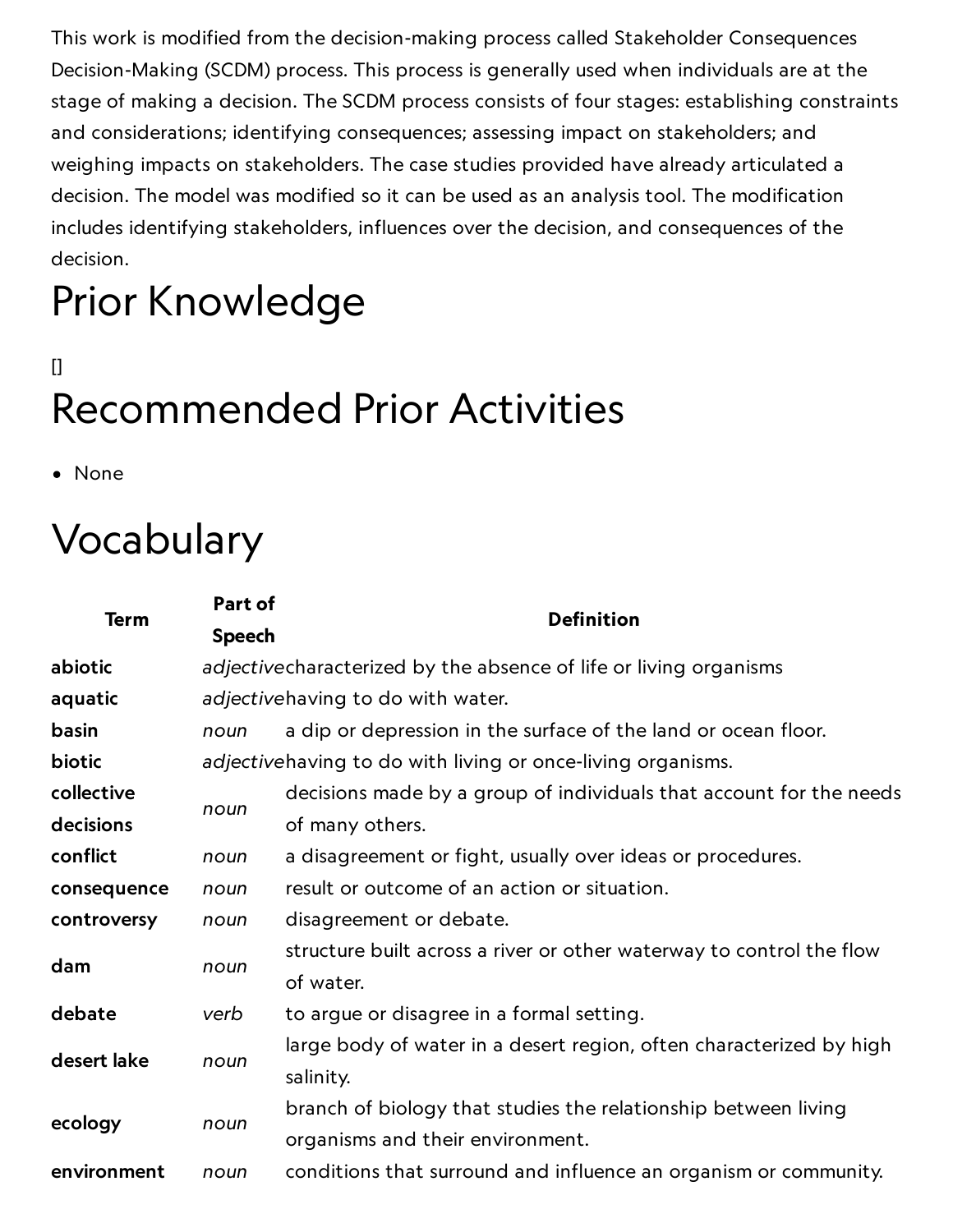| <b>Term</b>                  | Part of<br><b>Speech</b> | <b>Definition</b>                                                                                        |
|------------------------------|--------------------------|----------------------------------------------------------------------------------------------------------|
| environmental<br>impact      | noun                     | incident or activity's total effect on the surrounding environment.                                      |
| flood-retreat<br>cultivation | noun                     | agricultural method that relies on silt left on a flood plain (following<br>a flood) to cultivate crops. |
| geographic                   | adjective                | having to do with places and the relationships between people and<br>their environments.                 |
| geo-literacy                 | noun                     | the understanding of human and natural systems, geographic<br>reasoning, and systematic decision-making. |
| hydroelectric<br>power       | noun                     | usable energy generated by moving water converted to electricity.                                        |
| indigenous<br>people         | noun                     | ethnic group that has lived in the same region for all of their known<br>history.                        |
| individual<br>decisions      | noun                     | Decisions that are made by an individual that only account for that<br>individual's needs                |
| intended<br>consequences     | noun                     | results of an action or situation that are deliberately brought about<br>and/or anticipated.             |
| outflow                      | noun                     | water, sediment, and chemicals discharged by a river or other<br>flowing body of water.                  |
| political                    | adjective                | having to do with public policy, government, administration, or<br>elected office.                       |
| region                       | noun                     | any area on Earth with one or more common characteristics. Regions<br>are the basic units of geography.  |
| seasonal<br>flooding         | noun                     | overflowing of a body of water from its banks, usually predicted by<br>yearly rains or storms.           |
| stakeholder                  | noun                     | person or organization that has an interest or investment in a place,<br>situation, or company.          |
| tourism                      | noun                     | the industry (including food, hotels, and entertainment) of traveling<br>for pleasure.                   |
| unintended<br>consequences   | noun                     | results of an action or situation that are not deliberately brought<br>about and/or anticipated.         |
| upstream                     | adjective                | toward an elevated part of a flow of fluid, or place where the fluid<br>passed earlier.                  |
| waterfowl                    | noun                     | birds that live near the water.                                                                          |